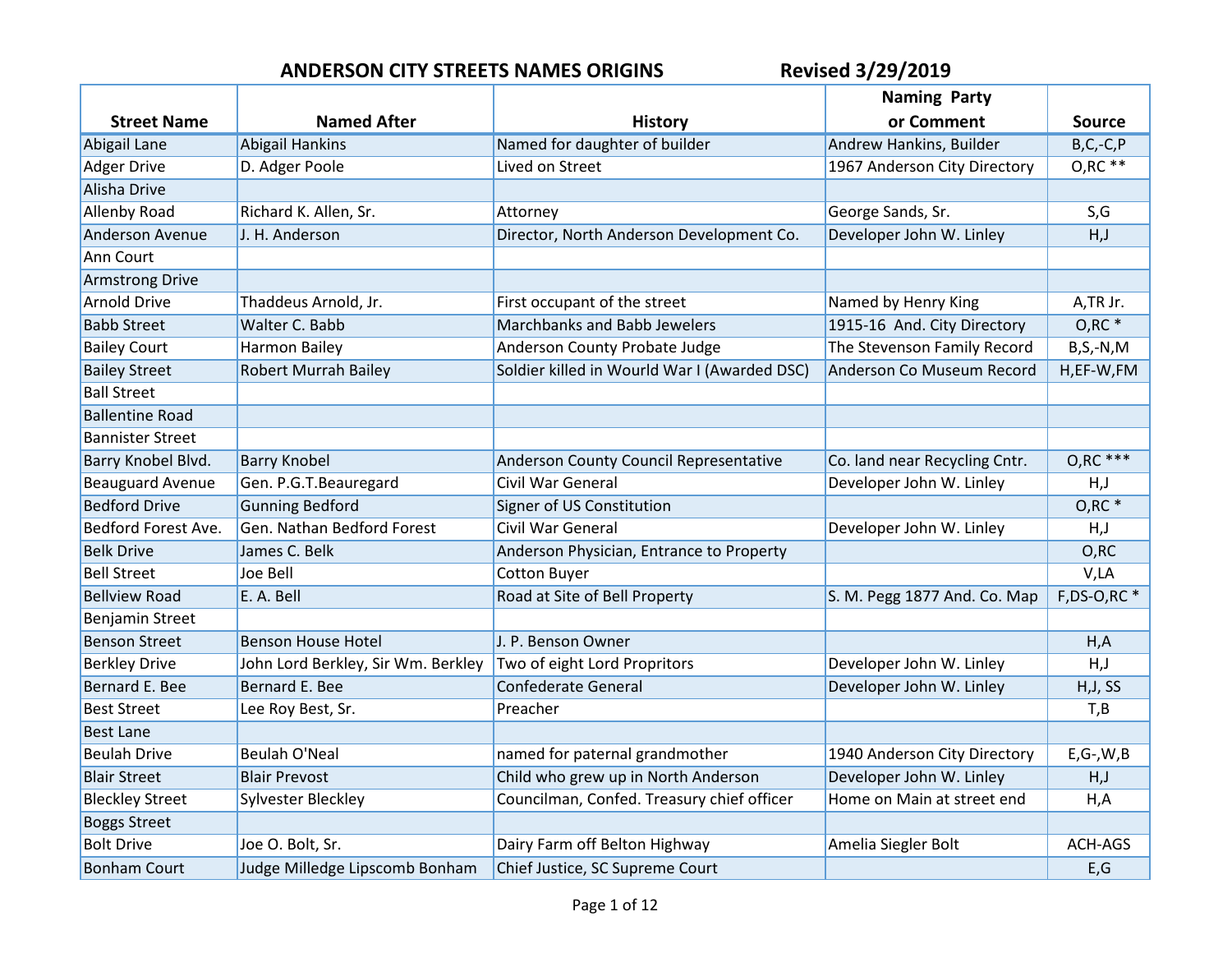|                           |                                 |                                            | <b>Naming Party</b>           |                |
|---------------------------|---------------------------------|--------------------------------------------|-------------------------------|----------------|
| <b>Street Name</b>        | <b>Named After</b>              | <b>History</b>                             | or Comment                    | <b>Source</b>  |
| <b>Bowman Street</b>      |                                 |                                            |                               |                |
| <b>Boyce Avenue</b>       | Boyce F. Glenn                  | <b>Street Resident</b>                     | 1940 Anderson City Directory  | $O, RC$ **     |
| <b>Bradley Avenue</b>     | Dorcas Bradley                  | <b>Street Resident</b>                     | 1905-06 And. City Directory   | $O, RC**$      |
| <b>Bradley Park</b>       |                                 |                                            |                               |                |
| <b>Braeburn Avenue</b>    |                                 |                                            |                               |                |
| <b>Breazeale Road</b>     | John Enoch Breazeale            | Member of SC House of Representatives      |                               | V,LA-D,FA      |
| <b>Brenda Drive</b>       |                                 |                                            |                               |                |
| <b>Brewton Court</b>      | <b>Rebecca Brewton Motte</b>    | Revolutionary War Heroine                  |                               | $W, J-O, RC$ * |
| <b>Brissey Street</b>     | William Latimer Brissey         | Builder, Brissey Lumber Company            |                               | V,LA-S,RM      |
| <b>Broadwell Avenue</b>   | William C. Broadwell            |                                            |                               | S,RM           |
| <b>Brock Street</b>       | James A. Brock                  | <b>Anderson Cotton Mill President</b>      |                               | V,LA           |
| <b>Brown Street</b>       | Elias Z. Brown                  | Home at corner of Whitner & Brown Street   | 1897 Anderson County Map      | $O, RC$ *      |
| <b>Broyles Street</b>     | Dr. Oze R. Broyles              | Anderson Physician                         |                               | V,LA-S,RM      |
| <b>Bryson Street</b>      |                                 |                                            |                               |                |
| <b>Buford Avenue</b>      |                                 |                                            |                               |                |
| <b>Burriss Place</b>      | <b>Elizabeth Burriss</b>        | Rode her horse over road to church         |                               | S,RM           |
| <b>Burts Court</b>        |                                 |                                            |                               |                |
| <b>Butler Street</b>      |                                 |                                            |                               |                |
| <b>Byrd Lane</b>          |                                 |                                            |                               |                |
| <b>Calhoun Street</b>     | John C. Calhoun                 | American Statesman and 7th Vice-President  |                               | <b>GK</b>      |
| Campbell Street           | Lewis Campbell                  | Soldier killed in Wourld War I             | Anderson Co Museum Record     | H,EF-W,FM      |
| <b>Carlton Street</b>     |                                 |                                            |                               |                |
| <b>Carol Street</b>       |                                 |                                            |                               |                |
| <b>Carver Street</b>      |                                 |                                            |                               |                |
| Casey Street              | Joseph Huntly Casey             | Architect                                  |                               | $O, RC$ *      |
| <b>Cater Street</b>       | Dr. A. P. Cater                 | Street ran through his property            |                               | S,RM.          |
| <b>Cathcart Drive</b>     | James Milling Cathcart          | Anderson Mayor, Anderson Cotton Mill Mgr.  | Developer James L. Harden     | R, RD Jr.      |
| <b>Catlett Street</b>     | John Catlett                    | Mexican-Americcan War, Civil War           |                               | $ACH, *$       |
| <b>Carter Hall Drive</b>  | Lilian Carter Cason             | Developed on Carter & Harold Ziegler Lands | Developers H.Dean & Lily Hall | $H,L-R***$     |
| <b>Carter Oaks Drive</b>  | Thomas Greenberry Carter family | Part of Carter Family Farm                 | Reese Fant, Dr. Sam Haddock   | $H, J-R***$    |
| Carter Oak Ridge          | Thomas Greenberry Carter family | <b>Carter Hall Subdivision Property</b>    | Developers H.Dean & Lily Hall | $H, L-R***$    |
| <b>Carter Woods Drive</b> | Adjacent to Carter Subdivisions | For Thomas Greenberry Carter family        | Baylis Maxwell, Developer     | $H,L-R***$     |
| <b>Caughlin Street</b>    | ? Caughlin                      | From Indiana - built railway system        |                               | V,LA           |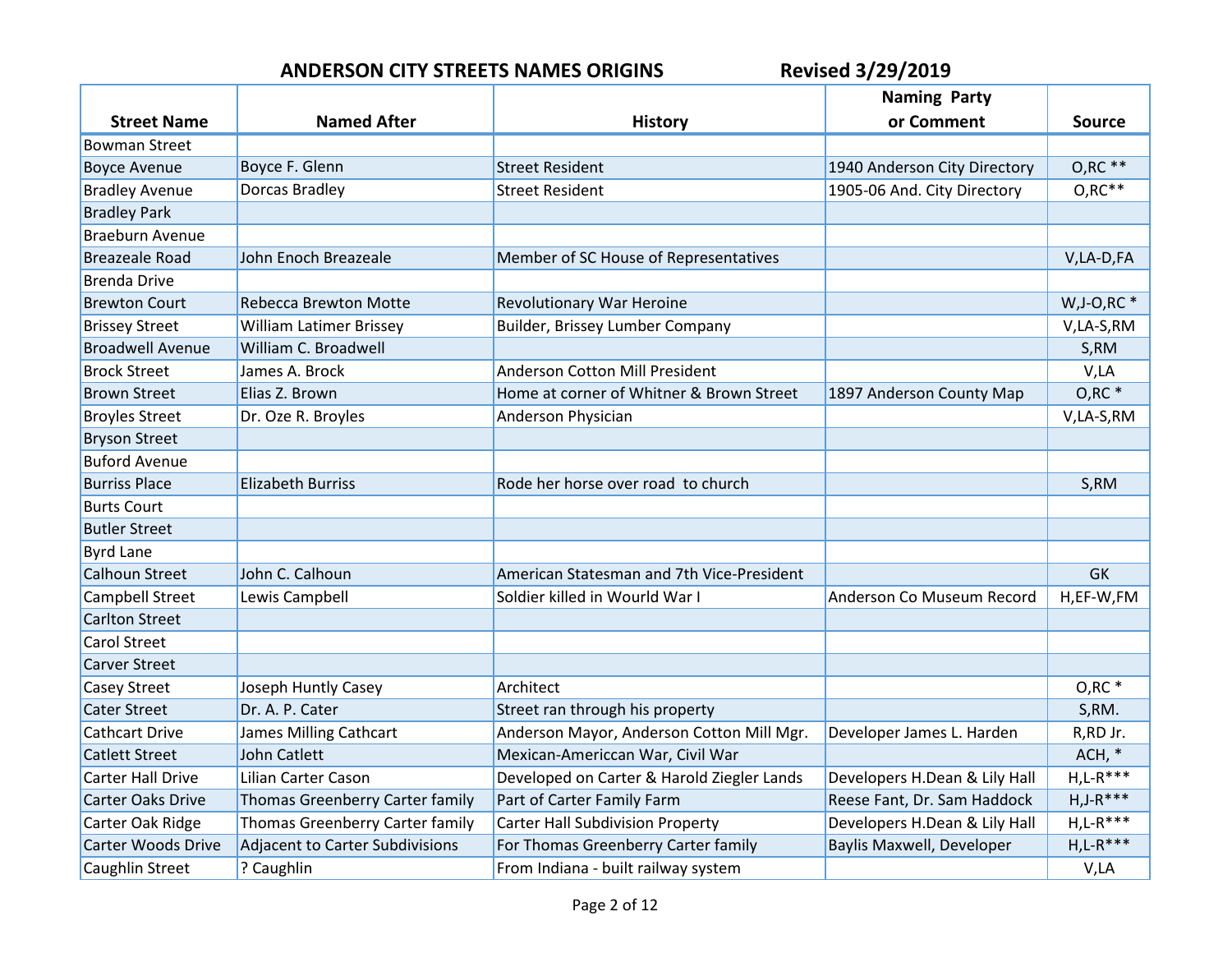|                           |                                   |                                                  | <b>Naming Party</b>          |                  |
|---------------------------|-----------------------------------|--------------------------------------------------|------------------------------|------------------|
| <b>Street Name</b>        | <b>Named After</b>                | <b>History</b>                                   | or Comment                   | <b>Source</b>    |
| Chapman Road              | William A. Chapman                | Confederate Vet., Alderman, Cotton buyer         | Gray & Son Map 1889          | $V, LA, *$       |
| <b>Charles Drive</b>      |                                   |                                                  |                              |                  |
| <b>Chastain Street</b>    | J. Jeff Chastain                  | <b>Resident on Street</b>                        | 1956 Anderson City Directory | $O, RC$ **       |
| Clara Street              |                                   |                                                  |                              |                  |
| Clarke Lane               |                                   |                                                  |                              |                  |
| <b>Cleveland Avenue</b>   | <b>President Grover Cleveland</b> | During his administration                        |                              | V,LA             |
| <b>Clinkscales Street</b> | <b>Fleetwood Clinkscales</b>      | Editor of the Intelligencer                      |                              | V,LA             |
| Clinton Drive             |                                   |                                                  |                              |                  |
| <b>Cochran Block</b>      | John Cochran                      | Mayor of Anderson, Member of Legislature         | Anderson Co. Museum          | H,EF-W,FM        |
| Cornelia Road             |                                   |                                                  |                              |                  |
| Corto Street              |                                   |                                                  |                              |                  |
| <b>Courtney Drive</b>     |                                   |                                                  |                              |                  |
| <b>Cox Avenue</b>         | W. F. Cox                         | Cox Manufacturing Co. (later Equinox) on St.     | And. Co. Hist. Soc. Paper    | W, WL-S, G       |
| <b>Crane Court</b>        | <b>Adam Crane Jones</b>           | <b>Original Town Land Grant</b>                  |                              | $S, RM-O, RC$    |
| Crawford (Salem)          | Johnny Crawford                   | Street resident                                  | 1974 Anderson City Directory | $O, RC$ **       |
| <b>Crayton Street</b>     | Thomas S. Crayton                 | Built first home on the street                   | 1905 Anderson City Directory | $H, A-V, LA$     |
| <b>Creswell Avenue</b>    | John Hunter Creswell              | Lawyer                                           |                              | V,LA-S,RM        |
| <b>Crowther Road</b>      |                                   |                                                  |                              |                  |
| <b>Cunningham Drive</b>   | Joseph Gilbert Cunningham         | Road Through property                            | Gray & Son Map 1889          | $O, RC$ $*$      |
| <b>Daniels Street</b>     | Dr. J. W. Daniel                  | Patrick Military Inst Trustee, Indian Historian  | Gray & Son Map 1889          | $V, LA, *$       |
| Daniels Avenue            | Captain John W. Daniels           | Clerk of Ct., State legislator, Confederate Vet. | 1911 Anderson City Map       | $O, RC$ *        |
| Darson Drive              | Kenneth Garland, Jerry Simpson    | Was supposd to have been Garson Drive            | <b>Residents on Street</b>   | $G, D***$        |
| Delia Street              |                                   |                                                  |                              |                  |
| Dickens Avenue            | M. C. Dicken                      | Property adjacent or near Dicken's property      | 1897 Anderson County Map     | V,LA             |
| Dixon Avenue              | Ira W. Dixon                      | Lived on Street                                  | 1934 Anderson City Directory | $O, RC$ **       |
| <b>Dixon Drive</b>        |                                   |                                                  |                              |                  |
| <b>Dobbins Avenue</b>     | William A. Dobbins                | Lived on Street                                  | 1952 Anderson City Directory | $O, RC$ **       |
| Dooley Avenue             | David Dooley                      | Highly respected black blacksmith                | 1897 Anderson County Map     | $O, RC, *$       |
| Dora Street               | Dora Geisberg                     | Popular woman merchant for many years            | Flora Geisberg Named         | AGS <sup>*</sup> |
| Dostak Drive              | Henry Dodd & Pete Stathakis       | Businessmen, a business on property              | Henry Dodd & Pete Stathakis  | O, RC            |
| Douglas Avenue            | A. B. Douglas                     | Lived on Street                                  | 1925-26 And. City Directory  | $O, RC$ **       |
| Downie Lane               | Dorothy Downie Anderson           | Wife of Federal Judge G. Ross Anderson           | Named by H. Dean & Lily Hall | $H,L-R$          |
| <b>Drayton Circle</b>     | William Henry Drayton             | Delegate to Continental Congress                 | T. Ree McCoy                 | $W, J-O, RC$ *   |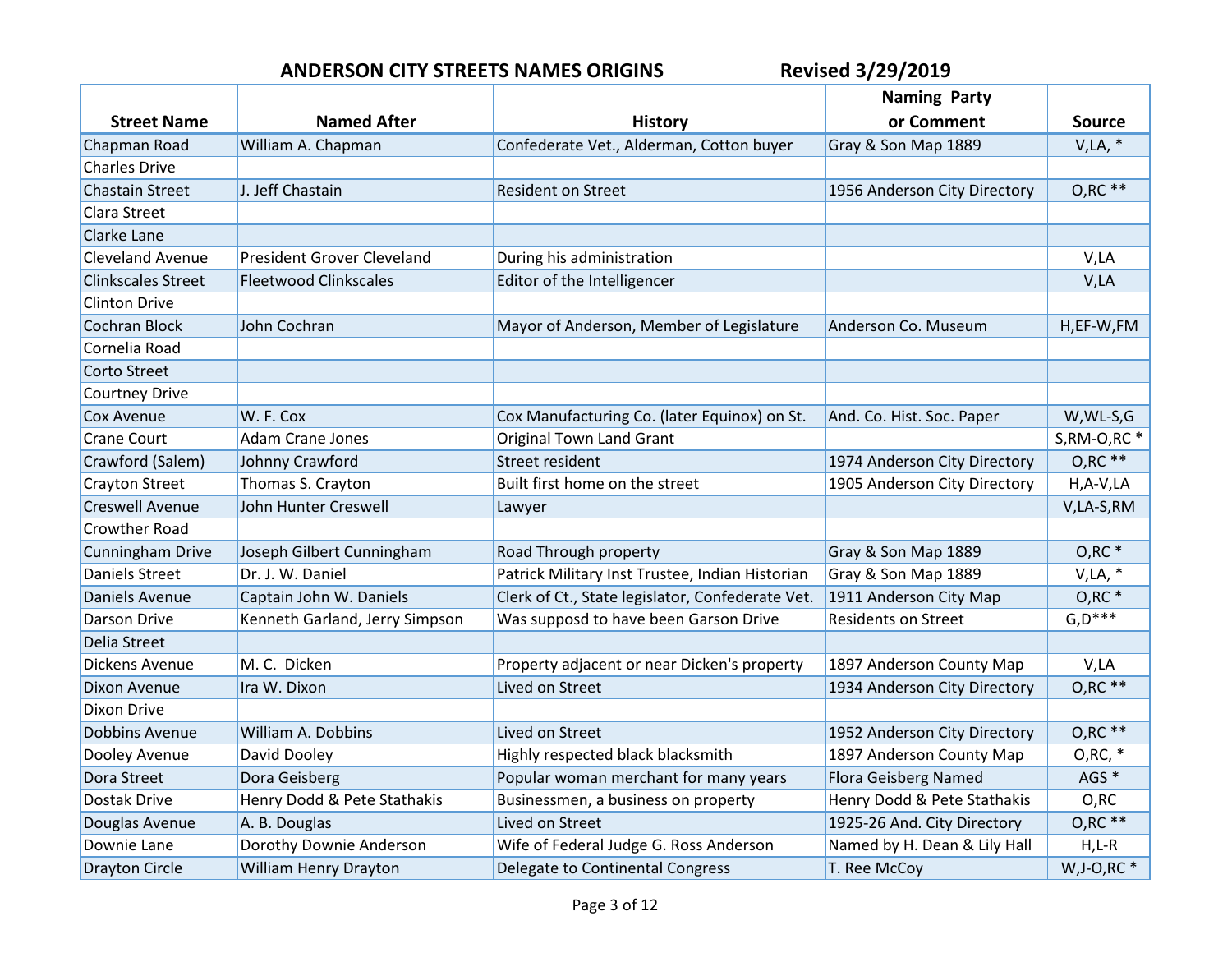|                         |                                 |                                                                                | <b>Naming Party</b>              |                          |
|-------------------------|---------------------------------|--------------------------------------------------------------------------------|----------------------------------|--------------------------|
| <b>Street Name</b>      | <b>Named After</b>              | <b>History</b>                                                                 | or Comment                       | <b>Source</b>            |
| <b>Duckett Circle</b>   | Dr. J. P. Duckett               | Road through the Duckett property                                              | Gray & Son Map 1889              | O,RC                     |
| Duckworth Lane          | <b>Nettie Ducworth</b>          | Street Resident (Street spelling erroneous)                                    | Enoch Ducworth chaged name       | $G.DD$ ***               |
| <b>Duncan Street</b>    | Inman West's wife's maiden name | Inman West N. Anderson Builder                                                 | Inman West                       | H, EF                    |
| Dundee Court            |                                 |                                                                                |                                  |                          |
| <b>Earle Street</b>     | Earle Family                    | Fannie Earle then family representative                                        |                                  | V,LA                     |
| <b>Eleanor Street</b>   |                                 |                                                                                |                                  |                          |
| <b>Elizabeth Street</b> | Elizabeth Cochran               | Bride of John Cochran, Jr.                                                     |                                  | V,LA                     |
| <b>Ella Street</b>      | Ella Laughlin                   | Mrs. William Laughlin, Sylvester Bleckley Daut.                                |                                  | V,LA                     |
| <b>Elliott Circle</b>   |                                 |                                                                                |                                  |                          |
| <b>Embry Way</b>        |                                 |                                                                                |                                  |                          |
| <b>Eskew Circle</b>     | J. Thomas Eskew                 | Part of Hay Stack Farm                                                         | <b>Developer Tom Eskew</b>       | $G,$ JP-S, $G$           |
| <b>Eskew Heights</b>    | <b>Tom Eskew</b>                | Part of Hay Stack Farm                                                         | Developer Tom Eskew              | $G,$ JP-S, $G$           |
| <b>Evans Street</b>     | Capt. William Evins             | Donated property but street spelling error                                     |                                  | $H, A, -V, LA$           |
| <b>Fant Street</b>      | George W. Fant                  | <b>Respected Citizen</b>                                                       | <b>City Coucil Named</b>         | V, LA                    |
| <b>Farmer Street</b>    | Joseph A. Farmer, Sr.           | Vice-President Gossett Mill                                                    |                                  | F, JA, III               |
| <b>Fleming Drive</b>    | Mack G. Fleming                 | Pres. Lyndon Johnson staff, Veterans Aff. Atty                                 | Amelia Siegler Bolt              | B,JO                     |
| <b>Frances Street</b>   | <b>Frances Linley (Sams)</b>    | Daughter of Developer                                                          | Developer John W. Linley         | S, G                     |
| <b>Franklin Street</b>  | Franklin Wilson                 | For son of Mr./Mrs. Benjamin Franklin Wilson                                   |                                  | V, LA                    |
| Fredericks, Street      | Jessie and Paul Fredericks      | Home at W. Fredericks & Main, Flower shop                                      |                                  | $B, E-B, S$              |
| <b>Fretwell Street</b>  | Joseph John Fretwell            | Large Prop owner, Mercantile Business                                          | Bleckley, Brown & Fretwell       | $ACH, *$                 |
| <b>Fritz Drive</b>      | Fritz Watson                    | Land inherited from Wade Allen Watson                                          |                                  | W,JG                     |
| <b>Fulwer Street</b>    |                                 |                                                                                |                                  |                          |
| Gadsden Street          | Brig. Gen. Christopher Gadsden  | Delagate Cont. Congress, Am. Rev. General                                      | Developer John W. Linley         | S,G                      |
| <b>Gantt Avenue</b>     |                                 |                                                                                |                                  |                          |
| <b>Gary Street</b>      |                                 |                                                                                |                                  |                          |
| <b>Gates Street</b>     | <b>Gen.Horatio Gates</b>        | brittish then American, Battle of Saratoga                                     | Developer John Linley            | $G$ , $G$ - $O$ , $RC^*$ |
| <b>Geer Street</b>      | E. Idelle Geer                  | Lived on Street                                                                | 1963 And. City Directory         | $O, RC$ **               |
| <b>Geisburg Street</b>  | <b>Geisberg Family</b>          | Named by Flora Geisberg                                                        | <b>Flora Geisberg Named</b>      | AGS <sup>*</sup>         |
| <b>Gilmer Drive</b>     |                                 | Virginia "Jennie" Lee Kramer Gilmer Gilmer Drive Connects with Virginia Circle | <b>Current Anderson City Map</b> | $O, RC$ ***              |
| <b>Gilmer Street</b>    | <b>Robert Gilmer</b>            | Soldier killed in World War I (DSC)                                            | Anderson Co Museum Record        | H,EF-W,FM                |
| <b>Glenn Street</b>     | James Lawrence Glenn            | Farmer, lived on street with family                                            |                                  | G, JP, - V, LA           |
| <b>Gossett Street</b>   | James Pleasant Gossett          | Founder of Gossett Mills                                                       |                                  | O,RC-ACH *               |
| <b>Grace Drive</b>      |                                 |                                                                                |                                  |                          |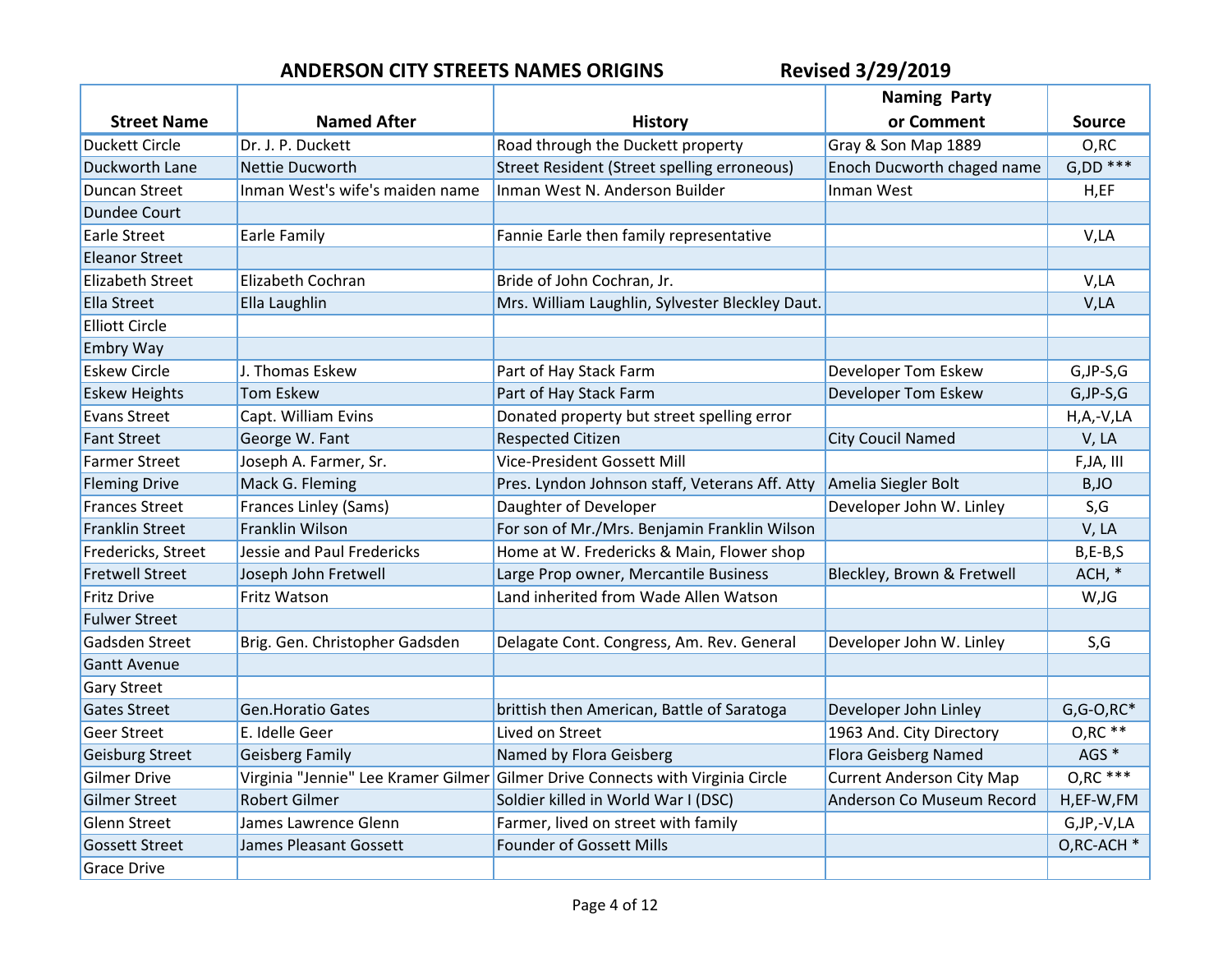|                        |                                   |                                              | <b>Naming Party</b>           |                     |
|------------------------|-----------------------------------|----------------------------------------------|-------------------------------|---------------------|
| <b>Street Name</b>     | <b>Named After</b>                | <b>History</b>                               | or Comment                    | <b>Source</b>       |
| <b>Grant Street</b>    | Ulysses S. Grant                  | <b>US President</b>                          |                               | E, R                |
| <b>Gray Street</b>     | ? Gray                            | Name of one property owner                   |                               | V,LA                |
| <b>Haley Road</b>      | <b>Eugene Haley</b>               | Attorney, Anderson County Judge              | Developer Postelle Cater      | S, G                |
| <b>Hammett Acres</b>   | Lawrence Hammett                  | Owner of Chiquola Mill in Honea Path         |                               | $G,$ J $P$          |
| <b>Hampton Alley</b>   | Wade Hampton, III                 | Adjacent to Hampton Street                   |                               | $O, RC$ *           |
| <b>Hampton Street</b>  | Wade Hampton, III                 | Confederate General, SC Governor             |                               | V,LA                |
| Hanna Road             | <b>Thomas Lucas Hanna</b>         | First Principal of the Anderson Girls High   |                               | H, A                |
| Harden Road            | Lt. Col William Harden            | American Rev., Battle of Wiggans Hill, SC    |                               | O, RC               |
| Harkness Avenue        |                                   |                                              |                               |                     |
| <b>Harriett Circle</b> |                                   |                                              |                               |                     |
| <b>Hartford Court</b>  |                                   |                                              |                               |                     |
| <b>Hayes Street</b>    | John D. & Connie Hayes            | Lived on street                              | 2000 Anderson City Directory  | $O, RC$ **          |
| <b>Hembree Road</b>    | W.G., J.L. & Guss Hembree         | Properties on Hembree Road                   | 1897 Anderson County Map      | O, RC               |
| <b>Henry Avenue</b>    | Dr. B. A. Henry                   | <b>Prominent Physician</b>                   | Developer John W. Linley      | H, J                |
| <b>Henry Drive</b>     | <b>Henry King</b>                 | Owner of Property Developed                  | Named by Thaddeus Arnold, Jr. | A,TR Jr.            |
| <b>Heyward Road</b>    | William Heyward Sands             | Son of George L. Sands, Sr.                  |                               | S,G                 |
| Hiawatha               | Hiawatha - Native American leader | Immortalized in "Song of Hiawatha" Poem      | Henry W. Longfellow Author    | <b>GK</b>           |
| <b>Hobson Road</b>     | Paul Hobson                       | Lived on Road                                | Named by Julia Camp           | R,EW-A,TR Jr.       |
| <b>Holland Drive</b>   | William M. Holland                | Lived on Street                              | 1950 Anderson City Directory  | $O, RC$ **          |
| <b>Holman Street</b>   | Arthur Elliott Holman             | Engineer, Surveyor                           | Holman Construction Co.       | $O, RC$ *           |
| <b>Howard Lane</b>     | A. B. Howard                      |                                              |                               | $H, A$ <sup>*</sup> |
| <b>Hudgens Street</b>  | W.A. Hudgens                      | Soldier killed in World War I                | Anderson Co. Museum           | H,EF-W,FM           |
| <b>Hunter Drive</b>    | Miss Anna Hunter                  | Aunt by marriage of John W. Linley           | Developer John W. Linley      | H, J                |
| Ila Street             |                                   |                                              |                               |                     |
| Inman Drive            | Inman West                        | <b>Builder in North Anderson</b>             |                               | H, EF               |
| Jackson Square         | Gen. Thomas "Stonewall" Jackson   | <b>Civil War General</b>                     | Developer John W. Linley      | H, J                |
| James Street           | James L. Harden                   | Teacher, Businessman, Realtor                | Developer John W. Linley      | H, J                |
| Jasper Street          | Jasper Johnson                    | Soldier killed in World War I                | Anderson Co Museum Record     | H,EF-W,FM           |
| <b>Jeb Stuart</b>      | Gen. Jeb Stuart                   | Civil War General                            | Developer John W. Linley      | H, J                |
| Jefferson Street       | <b>President Thomas Jefferson</b> | President of the United States               |                               | V,LA                |
| Jim Ed Rice Parkway    | Jim Ed Rice                       | Professional Baseball Player from Anderson   | County Land near Civic Center | O, RC               |
| Joe Wheeler Ave.       | Gen. Joe Wheeler                  | Civil War and then US Army                   | Developer John W. Linley      | H, J                |
| John Ginn Boulevard    | John Ginn                         | And. Independent Publisher, C of C President | County Land near Civic Center | O, RC               |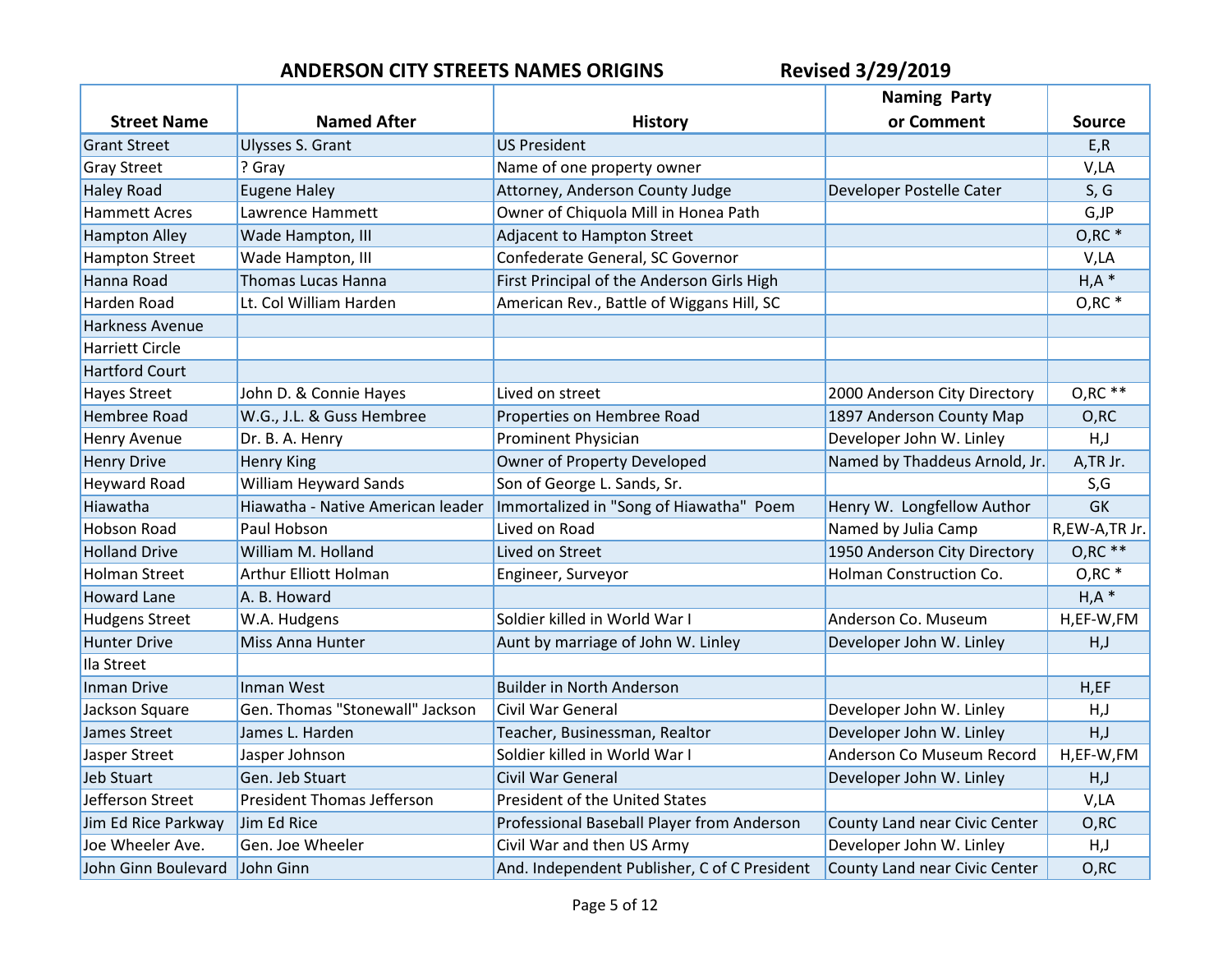|                       |                        |                                               | <b>Naming Party</b>            |                  |
|-----------------------|------------------------|-----------------------------------------------|--------------------------------|------------------|
| <b>Street Name</b>    | <b>Named After</b>     | History                                       | or Comment                     | <b>Source</b>    |
| John Street           | John Cochran           | Mayor of Anderson, Member of Legislature      | Sam Pegg, street work director | $V, LA***$       |
| Johhny Mathis Blvd.   | Johnny Mathis          | Singer who performed at Civic Center          | <b>Anderson County Named</b>   | O, RC            |
| Johanna Circle        |                        |                                               |                                |                  |
| Johnson Street        | Dr. William B. Johnson | Johnson University, 1st Pres SC Baptist Assoc |                                | R,EM-S,B         |
| Joseph Drive          |                        |                                               |                                |                  |
| Julia Drive           | Julia Geisberg         | Uncle Harry Geisberg, Sr.'s daughter          | Flora Geisberg Named           | AGS <sup>*</sup> |
| Karen Street          |                        |                                               |                                |                  |
| <b>Kelly Street</b>   |                        |                                               |                                |                  |
| Ken Hill Court        |                        |                                               |                                |                  |
| <b>Kennedy Street</b> | M. D. Kennedy          | Street ran through his property               | Gray & Son Map 1889            | V,LA             |
| Kimberly Road         |                        |                                               |                                |                  |
| <b>King Street</b>    | W. M. King             | Lived on Street                               | 1929 Anderson City Directory   | $O, RC**$        |
| <b>Kings Court</b>    | <b>Henry King</b>      | Off Kings Road                                |                                | R,EW             |
| Kings Mill Court      |                        |                                               |                                |                  |
| <b>Kings Road</b>     | <b>Henry King</b>      | <b>Resident of Kings Road</b>                 | Named by Julia Camp            | R,EW             |
| LaFayette Avenue      | Marquis de Lafyette    | Frenchman who fought in the American Rev.     | Friend of Geo. Washington      | $O, RC$ *        |
| Lancaster Drive       |                        |                                               |                                |                  |
| Lane Avenue           | Anna Maria Lane        | First Documented female soldier in VA         | Dressed as man                 | $O, RC$ *        |
| Lanford Road          |                        |                                               |                                |                  |
| Lawrence Street       |                        |                                               |                                |                  |
| Lee Street            | Major W. S. Lee        | Owned property nearby                         | 1897 Anderson County Map       | V,LA             |
| Leftwich Lane         |                        |                                               |                                |                  |
| Lever Court           |                        |                                               |                                |                  |
| <b>Liddell Street</b> |                        |                                               |                                |                  |
| <b>Ligon Drive</b>    | William Jackson Ligon  | Teacher                                       |                                | V,LA             |
| <b>Lincoln Street</b> | Abraham Lincoln        | <b>US President</b>                           |                                | E, R             |
| <b>Lindsay Street</b> | John Lindsay           | Lived on Street                               | 1955 Anderson City Directory   | $0.RC**$         |
| Lloyd Drive           | Lois Loyd              | Daughter-in-law                               | Amelia Siegler Bolt            | B,JO             |
| <b>Lomax Drive</b>    |                        |                                               |                                |                  |
| Louise Circle         |                        |                                               |                                |                  |
| Lyndon Street         |                        |                                               |                                |                  |
| Lynn Avenue           | Lynn Murray            | Dr. Harold L. Murray's daughter               | Dr. Harold L. Murray           | B, JC-B, DP      |
| <b>Manning Street</b> | ? Manning              | Named for Cabinet Maker                       |                                | $V, LA, *$       |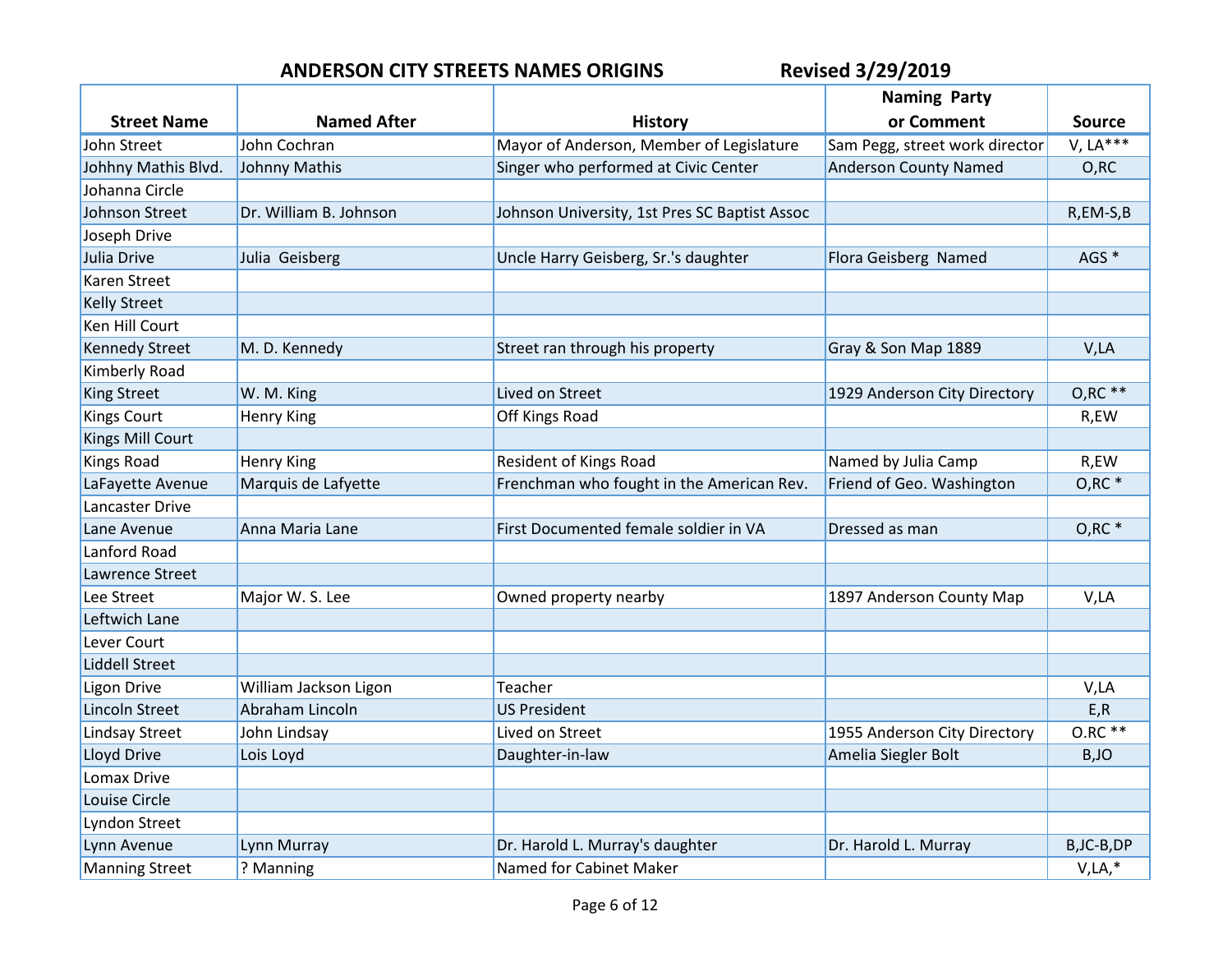|                         |                                                   |                                                | <b>Naming Party</b>           |                |
|-------------------------|---------------------------------------------------|------------------------------------------------|-------------------------------|----------------|
| <b>Street Name</b>      | <b>Named After</b>                                | History                                        | or Comment                    | <b>Source</b>  |
| Marchbanks              | <b>Gilbert Elkania Marchbanks</b>                 | Marchbanks & Babb Jewelwrs                     |                               | $K, J-GS$      |
| <b>Marie Street</b>     | Marie Geisberg                                    | Estate of Marie Geisberg - And Co. #22376      |                               | $O, RC$ *      |
| <b>Marion Street</b>    |                                                   |                                                |                               |                |
| <b>Marn Street</b>      |                                                   |                                                |                               |                |
| <b>Marshall Avenue</b>  | Mary Jane Marshall Orr                            | Honoring maternal family                       | 1897 Anderson County Map      | V,LA           |
| <b>Martin Avenue</b>    |                                                   |                                                |                               |                |
| Martin L. King Blvd.    | Martin Luther King, Jr.                           | Civil Rights Leader (f/k/a Mall Road)          | Bea Thompson, City And.       | T,B            |
| Matisse Way             | Henri Emile Benoit Matisse                        | <b>French Artist</b>                           |                               | O, RC          |
| Matt & Bev Blvd.        | Matt Phillips, Beverly Lockridge                  | Popular WRIX morning radio show                | County land near Civic Center | O, RC          |
| <b>Mauldin Street</b>   | Rev. Banjamin Franklin Mauldin                    | Peacher, Anderson Alderman 1884-1886           |                               | $V, LA-O, RC*$ |
| <b>Maxine Drive</b>     |                                                   |                                                |                               |                |
| <b>Maxwell Avenue</b>   | John D. Maxwell                                   | Home at intersection of Maxwell & Whitner      | 1897 Anderson County Map      | V,LA-S,RM      |
| McAdams                 |                                                   |                                                |                               |                |
| <b>McClure Drive</b>    | <b>Beulah McClure Oineal's family</b>             | Beulah McClure Oneal's maiden name             |                               |                |
|                         | McConnell Spngs. Rd. James Newton Sloan McConnell | In vicinity of McConnell property              |                               | O,RC-ARH *     |
| <b>McCown Street</b>    | <b>Samuel Augustus McCown</b>                     | Street for his big house then outside the city |                               | V,LA-O,RC      |
| <b>McCoy Court</b>      | Kenneth McCoy                                     | McCoy Lumber Company                           |                               | $W, J^*$       |
| McCully                 | <b>Stephen McCully</b>                            | Gave land for McCully & Franklin Streets       |                               | R,RD Jr        |
| <b>McDuffie Street</b>  | Governor George McDuffie                          | Governor and US Senator                        | Never set foot in Anderson    | V,LA           |
| McGaha                  |                                                   |                                                |                               |                |
| McGee Court             |                                                   |                                                |                               |                |
| <b>McKinley Drive</b>   |                                                   |                                                |                               |                |
| <b>McKinney Street</b>  | <b>Hugh McKinney</b>                              | First Anderson Police Chief - 1840             |                               | ACH, *         |
| <b>McLees Road</b>      | F. Calhoun McLees                                 | Home, Greenhouse & Fertiliver Co.on street     | 1957 Anderson City Directory  | $O, RC$ **     |
| <b>McLeod Drive</b>     |                                                   |                                                |                               |                |
| <b>Meta Street</b>      |                                                   |                                                |                               |                |
| <b>Mildred Street</b>   |                                                   |                                                |                               |                |
| <b>Milton Road</b>      |                                                   |                                                |                               |                |
| <b>Mitchell Street</b>  | Vernon Mitchell                                   | Lived on Street                                | 1974 Anderson City Directory  | $O, RC$ **     |
| Monroe Street           | Judge James Monro                                 | Home faced end of street                       | Street spelling in error      | V,LA           |
| Montague                |                                                   |                                                |                               |                |
| <b>Montgomery Drive</b> |                                                   |                                                |                               |                |
| <b>Moore Street</b>     | <b>Major John Moore</b>                           | Confederate Vet., Active in Democratic Club    | Gray & Son Map 1889           | $V, LA, *$     |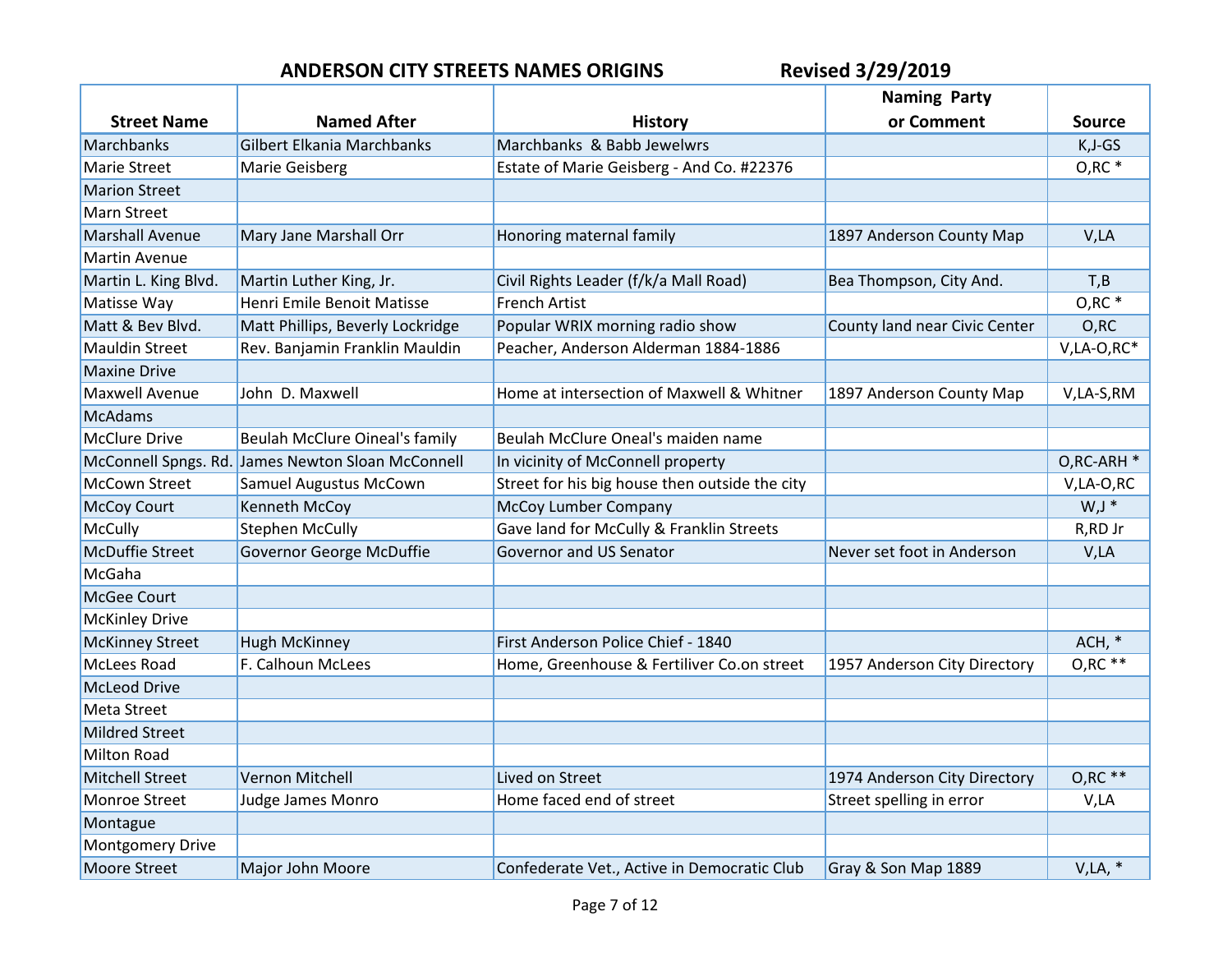|                           |                            |                                                | <b>Naming Party</b>            |                 |
|---------------------------|----------------------------|------------------------------------------------|--------------------------------|-----------------|
| <b>Street Name</b>        | <b>Named After</b>         | <b>History</b>                                 | or Comment                     | <b>Source</b>   |
| <b>Morehead Drive</b>     | Willie Mae Morehead        |                                                | Dunaway Family Developed       | $D, T-M, K$     |
| <b>Morris Lane</b>        | <b>Meta Morris</b>         | <b>Street Resident</b>                         | 1922-23 And. City Directory    | $O, RC$ **      |
| <b>Morris Street</b>      | Mrs. Edward Morris         | Site of Caldwell-Johnson-Morris Cottage        | <b>Built by Nancy Caldwell</b> | O,RC            |
| <b>West Morris Street</b> | <b>Frank Morris</b>        | St. Paul's Baptist first Pastor                | Morris College named for him   | $O, RC$ *       |
| Moultrie Square           | Gen. William Moultrie      | <b>American Revolution General</b>             | Developer John W. Linley       | H, J            |
| <b>Murray Avenue</b>      | Major Edward B. Murray     | Attorney, newspaper man                        | <b>Formerly Peoples Street</b> | $H, A - V, LA$  |
| <b>Myers Street</b>       |                            |                                                |                                |                 |
| <b>Nalley Drive</b>       |                            |                                                |                                |                 |
| Nardin Avenue             | Dr. Walter H. Nardin       | Prominent physician, mid to late 1800s         | Gray & Son Map 1889            | R,EM-V,LA       |
| <b>Nelson Street</b>      |                            |                                                |                                |                 |
| Neville Way               | Gen. John Neville          | American Rev., Wiskey Rebellion                |                                | $O, RC$ *       |
| <b>Newell Street</b>      |                            |                                                |                                |                 |
| Norris Street             | P. A. Norris               | Lived on Street                                | 1897 Anderson County Map       | V,LA            |
| O'Neal Street             | Rudolph M. O'Neal          | Owned property on O'Neal Street                | 1965 Anderson City Directory   | O, RC           |
| Orr Street                | James Lawrence Orr         | Congressman, Governor, Russian Envoy           |                                | GK              |
| Osborne Avenue            | A. H. Osborne              | Former land owner (Off Orr before Welch)       | 1897 Anderson County Map       | V,LA            |
| <b>Owens Drive</b>        |                            |                                                |                                |                 |
| <b>Patrick Street</b>     | Patrick Military Institute | Col.John Patrick founder of military institute | Street on institute property   | O, RC           |
| Pelham Lane               |                            |                                                |                                |                 |
| <b>Phillips Street</b>    |                            |                                                |                                |                 |
| <b>Pickens Street</b>     | Gen. Andrew Pickens        | American Revolution General, Legislator        |                                | O, RC           |
| Pope Drive                | Brig. Gen. John Pope       | Union officer in battle with Stonewall Jackson | Street behind Jackson Square   | 0, RC ***       |
| Posey Street              |                            |                                                |                                |                 |
| <b>Postelle Drive</b>     | Andrew Postelle Cater      | Real Estate Investor, Developer                |                                | O, LA           |
| Powers Street             | W. A. Powers               | Street through property                        | 1897 Anderson County Map       | O, RC           |
| <b>Prevost Street</b>     | Joseph L. Prevost          | Drive for Sylvanus H. Prevost Home             | Gray & Son Map 1889            | P, WD-R, RD Jr. |
| <b>Pruitt Street</b>      |                            |                                                |                                |                 |
| <b>Quinn Street</b>       |                            |                                                |                                |                 |
| Raeburn Way               |                            |                                                |                                |                 |
| Raymond Avenue            | Raymond T. Hopkins, Sr.    | Lived on the street                            | Memoirs of Ray Hopkins 1998    | $H, R$ Jr.-E,G  |
| <b>Reed Court</b>         | Judge James PInckney Reed  | Because adjacent to Reed Street                | Gray & Son Map 1889            | W, B            |
| <b>Reed Place</b>         | James Wilson Reed, Sr.     | Because adjacent to Reed Road                  | Named by Sandra M. Sprouse     | R,EW-W,B        |
| <b>Reed Road</b>          | James Wilson Reed, Sr.     | Property adjacent to Reed Road                 |                                | R,EW-W,B        |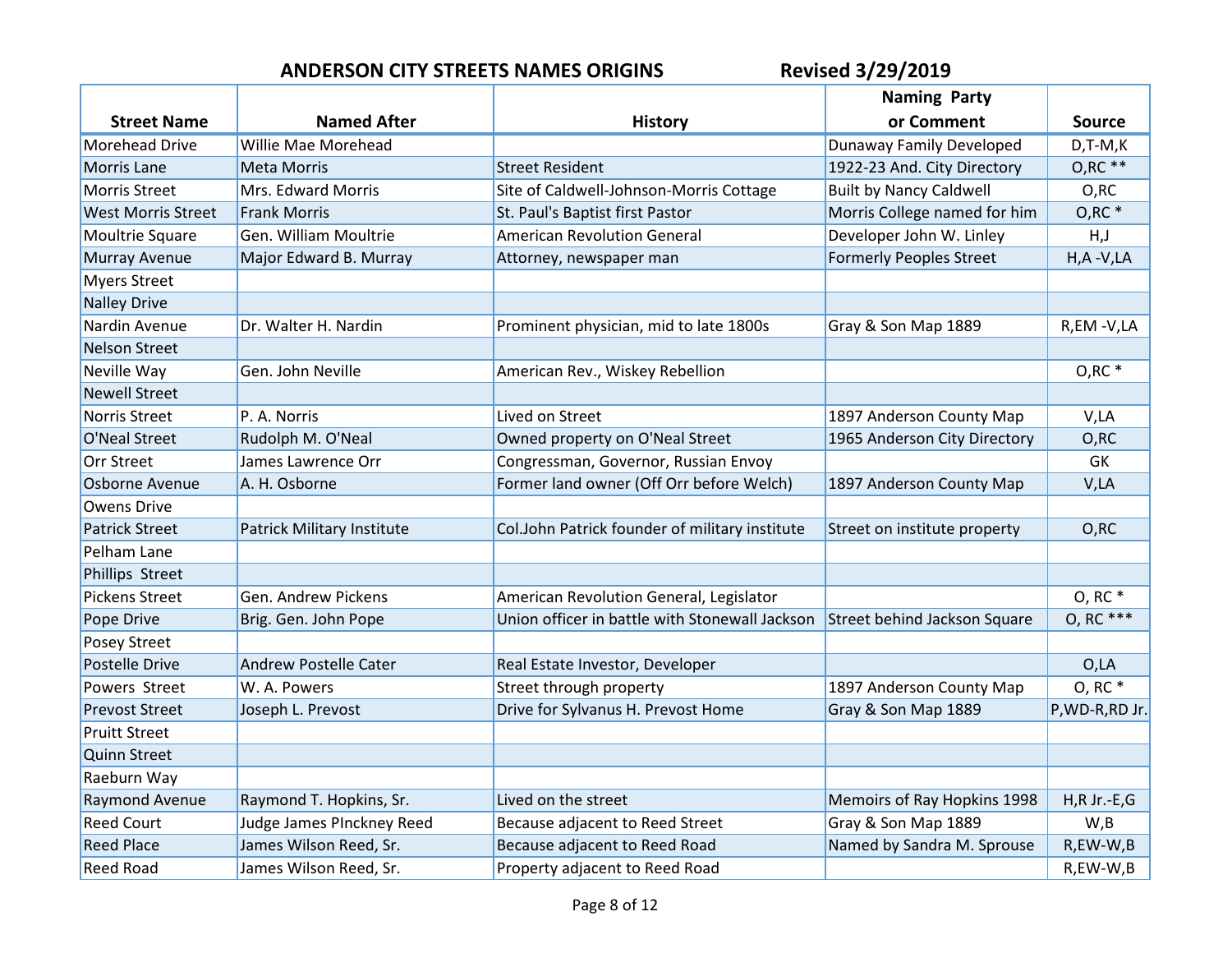|                            |                           |                                           | <b>Naming Party</b>           |                          |
|----------------------------|---------------------------|-------------------------------------------|-------------------------------|--------------------------|
| <b>Street Name</b>         | <b>Named After</b>        | <b>History</b>                            | or Comment                    | <b>Source</b>            |
| <b>Reed Street</b>         | Judge James Pinckney Reed | Intendent, Publisher The Anderson Gazette | Gray & Son Map 1889           | V,LA                     |
| <b>Reynolds Street</b>     |                           |                                           |                               |                          |
| <b>Revere Street</b>       | Paul Revere               | American Revolution Patriot, Silversmith  |                               | $0.RC*$                  |
| <b>Rhodes Circle</b>       |                           |                                           |                               |                          |
| <b>Rich Drive</b>          | Rev. James O. Rich        | Preacher, NAACP Leader                    |                               | O, RC                    |
| <b>Ripley Circle</b>       |                           |                                           |                               |                          |
| <b>Roberts Street</b>      | Col. James Roberts        | Road cut through Col. Roberts property    | 1905-06 And. City Directory   | V,LA-S,RM                |
| Rogers Road                | <b>Claude Rogers</b>      | Lived on Street, Formerly Waycaster Rd.   | 1955 Anderson Ciy Directory   | $G$ , JP-O, RC $**$      |
| <b>Rudolph Court</b>       | Rudolph M. O'Neal, Jr.    | Named for Son                             | Named by Rudolph O'Neal, Sr.  | O, RC                    |
| <b>Rush Street</b>         | William Rush              | Owned adjacent property                   |                               | D, R                     |
| <b>Rutledge Way</b>        | <b>Edward Rutledge</b>    | Signed Dec. of Independence, 39th Gov. SC |                               | <b>GK</b>                |
| Sanders Street             | <b>Baylis Sanders</b>     | Farmer, lived on street with family       |                               | AGS                      |
| Sayre Street               | Jane Sayre                | Mrs. J. D. Sayre lived on land 1897       | 1897 Anderson County Map      | V,LA                     |
| <b>Scott Drive</b>         |                           |                                           |                               |                          |
| <b>Sears Street</b>        | Minnie F. Sears           | Lived on Street                           | 1945-46 And. City Directory   | $O, RC$ **               |
| Shannon Way                |                           |                                           |                               |                          |
| <b>Sharpe Street</b>       | Capt. W. F. Sharpe        | Prominent merchant                        |                               | V,LA                     |
| Sheldon Drive              |                           |                                           |                               |                          |
| <b>Sherard Street</b>      | Mayor Jesse Sherard       | City of Anderson Mayor                    |                               | S, MP Jr.                |
| <b>Shirlane Drive</b>      |                           |                                           |                               |                          |
| <b>Shirley Street</b>      | James William Shirley     | Previous Owner of Proprty                 | 1897 And. Co., 1925 And. Maps | $O, RC$ *                |
| <b>Shockley Ferry Road</b> | Thomas Shockley, Sr.      | Owned the Ferry on the Savannah River     | Later Brown's Ferry           | $G, S\overline{S^{***}}$ |
| Simpson Road               |                           |                                           |                               |                          |
| <b>Sirrine Street</b>      | Joseph Emory Serrine      | Greenville Architect, J. E. Serrine Co.   | Designed Orr Mill             | O., RC                   |
| Sloan Avenue               | J. Douglas Sloan          | Confederate Veteran                       | 1897 Anderson County Map      | $O, RC$ <sup>*</sup>     |
| <b>Smith Street</b>        |                           |                                           |                               |                          |
| <b>Snipes Street</b>       | R. Crayton Snipes         | Road runs through or adjacent to property | 1897 Anderson County Map      | $O, RC$ $*$              |
| <b>Spencer Street</b>      | <b>Christine Spencer</b>  | Lived on Street                           | 1940 Anderson City Directory  | $O, RC$ **               |
| <b>Stanbury Court</b>      |                           |                                           |                               |                          |
| <b>Starkes Steeet</b>      | Julia Starkes             | Lived on Street                           | 1957 Anderson City Directory  | $O, RC$ **               |
| <b>Stephens Street</b>     | D. M. Stephens            | Street on Stephens property               | S. M. Pegg 1877 And. Co. Map  | O, RC                    |
| <b>Stewart Circle</b>      |                           |                                           |                               |                          |
| <b>Sullivan Street</b>     | John M. Sullivan          | Mayor City of Anderson                    | 1897 Anderson County Map      | V,LA                     |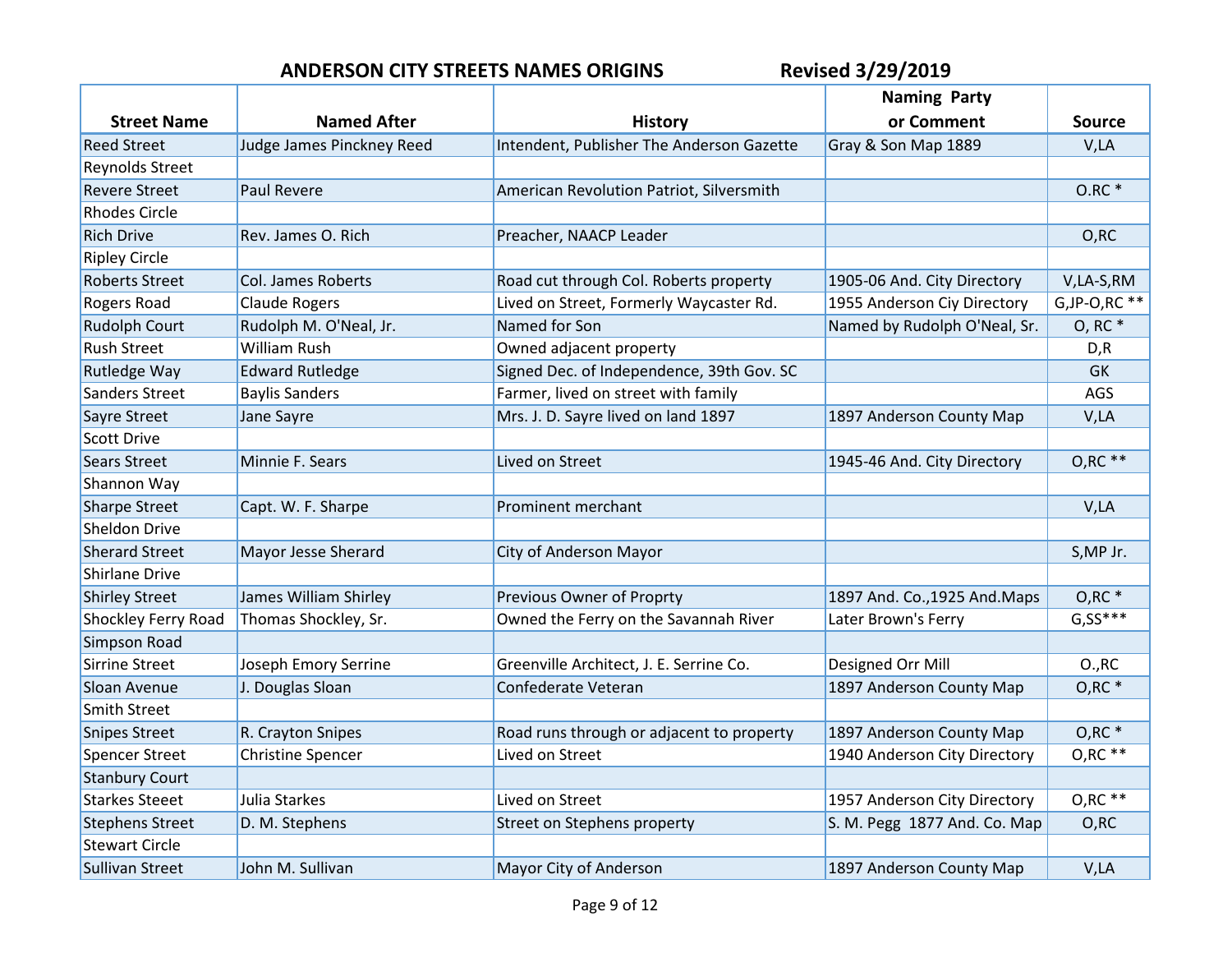|                          |                                 |                                                                                | <b>Naming Party</b>              |                |
|--------------------------|---------------------------------|--------------------------------------------------------------------------------|----------------------------------|----------------|
| <b>Street Name</b>       | <b>Named After</b>              | <b>History</b>                                                                 | or Comment                       | <b>Source</b>  |
| <b>Taylor Street</b>     | Miss Taylor                     | Young girl in North Anderson                                                   | Developer John W. Linley         | H, J           |
| <b>Terry Avenue</b>      |                                 |                                                                                |                                  |                |
| <b>Theodore Court</b>    |                                 |                                                                                |                                  |                |
| <b>Thomas Street</b>     | Julia Thomas                    | Home on Thomas Street                                                          | 1897 A. Co. Map,, 1918 Cit. Dir. | $V, LA***$     |
| <b>Tindale Avenue</b>    |                                 |                                                                                |                                  |                |
| <b>Tolly Street</b>      | George Frederick Tolly          | Mayor City of Anderson, land on Tolly Street                                   | Gray 1889 & Co.1897 Maps         | V,LA           |
| <b>Tower Street</b>      | A. B. Towers                    | Pres. Anderson Bd. Of Trade, home on street                                    | <b>City Counsel Named</b>        | V,LA-S,RM      |
| <b>Townsend Street</b>   | J.H. Townsend, Claude Thownsend | Lived on and Townsend Lumber Co. on street                                     | 1905-06 And. City Directory      | P, WD-V, LA    |
| <b>Tribble Street</b>    | James L. Tribble                | Attorney, property adjacent to Main Street                                     |                                  | $H, A, -V, LA$ |
| <b>Ulmer Street</b>      |                                 |                                                                                |                                  |                |
| Victoria Circle          |                                 |                                                                                |                                  |                |
| Virginia Circle          |                                 | Virginia "Jennie" Lee Kramer Gilmer Virginia Circle Connects with Gilmer Drive | <b>Current Anderson City Map</b> | $O, RC$ ***    |
| Walden Parkway           | "On Walden Pond"                | Henry David Thoreau creation                                                   |                                  | $O, RC^*$      |
| <b>Wardlaw Street</b>    | <b>Columbus Wardlaw</b>         | Home on Wardlaw Street                                                         | Gift by Mrs. Wardlaw             | V,LA           |
| <b>Warwick Street</b>    |                                 |                                                                                |                                  |                |
| <b>Washington Avenue</b> | President George Washington     | President of the United States                                                 |                                  | V,LA           |
| <b>Watson Avenue</b>     | Mr. & Mrs. W. A. Watson         | Owned property bought for development                                          | Developer John W. Linley         | H, J           |
| <b>Watson Street</b>     |                                 |                                                                                |                                  |                |
| <b>Webb Street</b>       | Thomas J. Webb                  | Street faced home                                                              |                                  | V,LA-S,RM      |
| <b>White Street</b>      | <b>Walter White</b>             | Lived on Cemetery Street - name changed                                        | 1897 Anderson County Map         | V,LA           |
| <b>Whitner Drve</b>      | William C. Whitner              | Civil Engineer, brought electricity to Anderson                                |                                  | AP             |
| <b>Whitner Street</b>    | Joseph Newton Whitner           | Lawyer, SC House & Senate, Judge                                               |                                  | S, B           |
| William Floyd Blvd.      | William Floyd                   | Anderson County Council Representative                                         | County land near Civic Center    | O, RC          |
| <b>Williams Street</b>   |                                 |                                                                                |                                  |                |
| <b>Wilson Street</b>     | Jas. Wlson                      | Home on Street                                                                 | 1897 Anderson County Map         | O,RC           |
| Wilson Way               | James Wilson                    | Road cut adjacent to property                                                  | <b>Reed Develoment</b>           | R,EW           |
| Windsor Way              |                                 |                                                                                |                                  |                |
| <b>Wood Street</b>       |                                 |                                                                                |                                  |                |
| <b>Woodrow Cicle</b>     | <b>President Woodrow Wilson</b> | Named during first year as US President                                        |                                  | V,LA           |
| Zeno Street              |                                 |                                                                                |                                  |                |
| Zoysia Street            |                                 |                                                                                |                                  |                |
|                          |                                 |                                                                                |                                  |                |
|                          |                                 |                                                                                |                                  |                |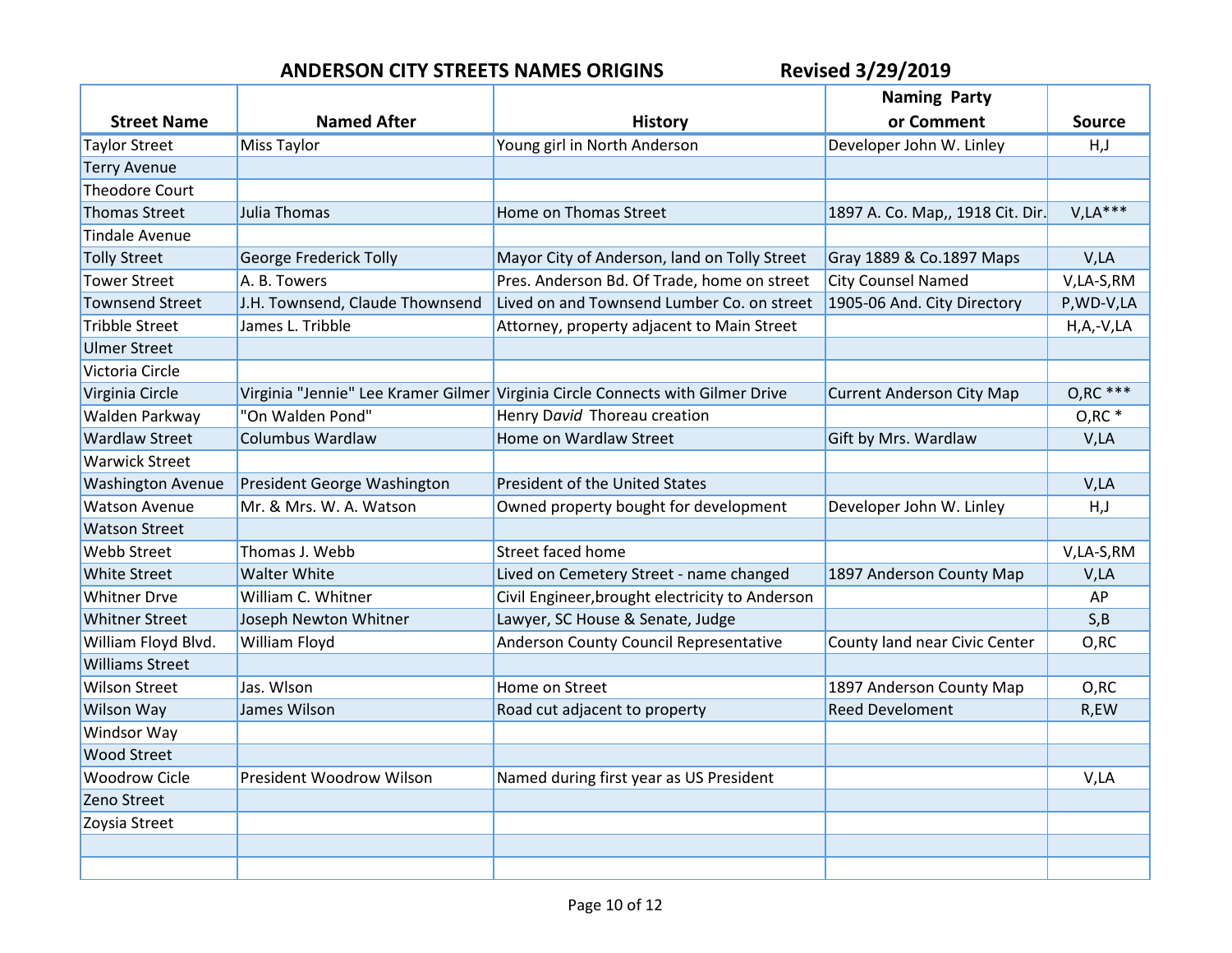|                    |                                                         |                                                                             | <b>Naming Party</b> |               |
|--------------------|---------------------------------------------------------|-----------------------------------------------------------------------------|---------------------|---------------|
| <b>Street Name</b> | <b>Named After</b>                                      | <b>History</b>                                                              | or Comment          | <b>Source</b> |
|                    |                                                         |                                                                             |                     |               |
| $\ast$             | To be confirmed or corrected                            |                                                                             |                     |               |
| $***$              | Name in City Directory when street developed            |                                                                             |                     |               |
| ***                | See: Street Name Stories                                |                                                                             |                     |               |
|                    |                                                         |                                                                             |                     |               |
| <b>ACH</b>         | Anderson County South Carolina Heritage                 |                                                                             |                     |               |
| <b>AGS</b>         | Anderson County Chapter SC Genealogical Society - Files |                                                                             |                     |               |
| AP                 | Appalachian History - Stories, Quotes & Anecdotes       |                                                                             |                     |               |
| A,TR Jr.           | Thaddeus R. Arnold, Jr. - Surveyor, Engineer, Planner   |                                                                             |                     |               |
| B,C                | Carolyn Bevan, Resident of Street                       |                                                                             |                     |               |
| <b>B,DP</b>        | David P. Belk - Developer                               |                                                                             |                     |               |
| B,E                | Elsie Burke                                             |                                                                             |                     |               |
| B,JO               | Joe O. Bolt, Jr., Family Member                         |                                                                             |                     |               |
| B,JS               | James S. Belk - Attorney                                |                                                                             |                     |               |
| B, S               | Sue Brewer, Genealogy Researcher                        |                                                                             |                     |               |
| C, P               | Patrick Campbell, Friend of naming party                |                                                                             |                     |               |
| D,FA               | Frank A. Dickson, Journeys into the Past                |                                                                             |                     |               |
| D, R               | Ross Dilworth, Familiar with neighborhood               |                                                                             |                     |               |
| D,T                | Tom Dunaway, Attorney                                   |                                                                             |                     |               |
| E, G               | Gayle Edwards - Teacher                                 |                                                                             |                     |               |
| E, R               | Roy Ethridge, Anderson County 1929-1972                 |                                                                             |                     |               |
| F,DS               | Dorothy Smith Fant - Life-long Anderson Resident        |                                                                             |                     |               |
| F,MA               |                                                         | Marshall Fant, Anderson County Twentieth Century Memories & Reflections     |                     |               |
| F, JA III          | Joseph A. Farmer, III - Physician                       |                                                                             |                     |               |
| G, D               | Dean Garland, Family lived on Drive                     |                                                                             |                     |               |
| G,DD               |                                                         | Dorothy Garrison Ducworth - Enoch Marion Ducworth, Sr. Granddaughter        |                     |               |
| G, G               | <b>Gregory Gates, Resident</b>                          |                                                                             |                     |               |
| G, JP              |                                                         | Jack P. Glenn, Anderson County Twentieth Century Memories & Reflections     |                     |               |
| GK                 | General Knowledge                                       |                                                                             |                     |               |
| G,SS               | Sandrea Shockley Gamsby, Descendant                     |                                                                             |                     |               |
| H, A               | Abe Hardesty, Anderson Independent Mail                 |                                                                             |                     |               |
| H,EF               |                                                         | Edward F. Hillhouse, from the Fred & Ed Program, Anderson Co. Museum        |                     |               |
| H.J                |                                                         | James L. Harden, Anderson County Twentieth Century Mamories and Reflections |                     |               |